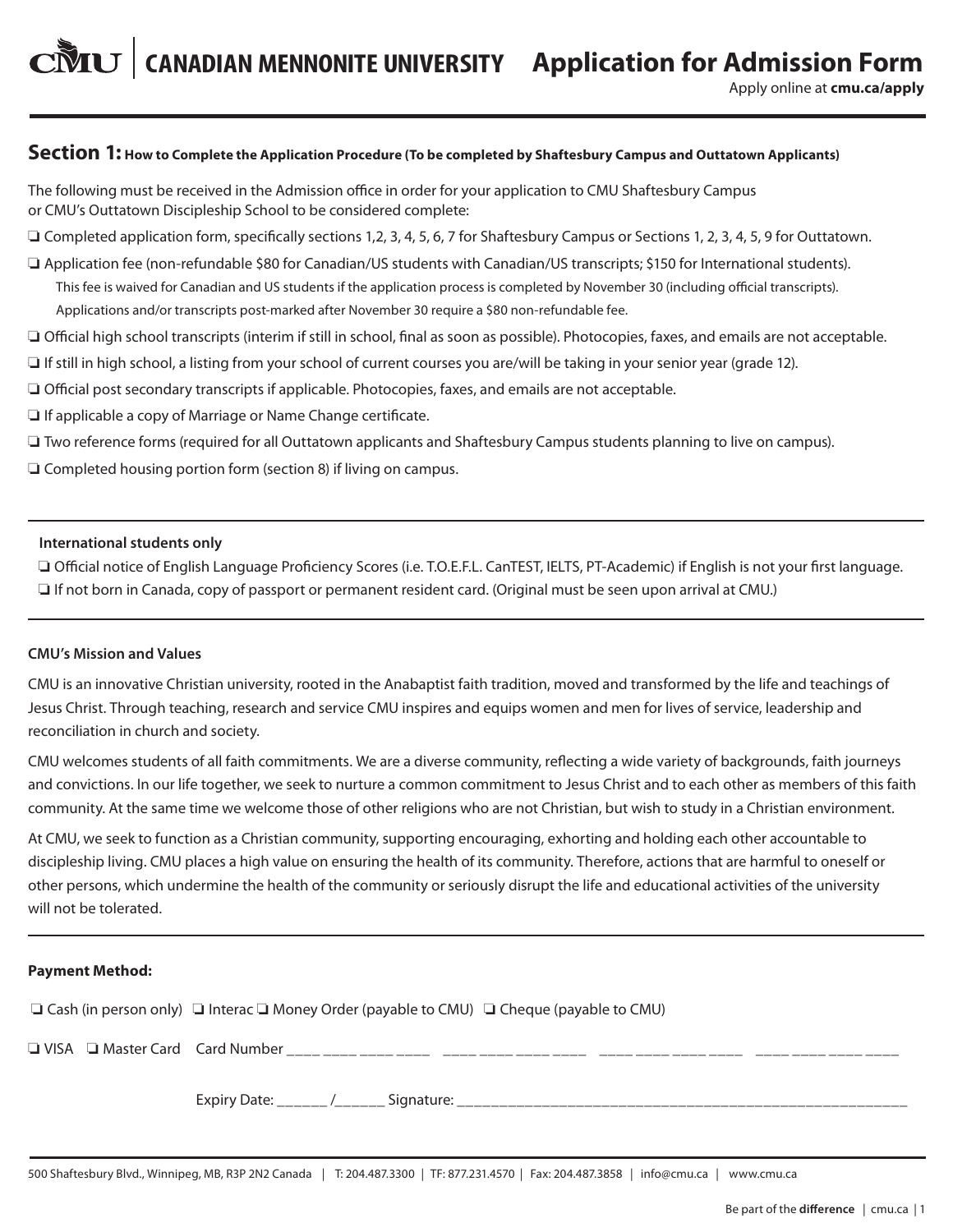# **Section 2: Personal Information (To be completed by Shaftesbury Campus and Outtatown Applicants)**

| $\Box$ Mr. $\Box$ Ms. $\Box$ Miss $\Box$ Mrs.                                                                                                  | Permanent Address or Parents/Guardians Mailing Address if applicable                                                                    |
|------------------------------------------------------------------------------------------------------------------------------------------------|-----------------------------------------------------------------------------------------------------------------------------------------|
|                                                                                                                                                |                                                                                                                                         |
|                                                                                                                                                |                                                                                                                                         |
|                                                                                                                                                |                                                                                                                                         |
|                                                                                                                                                |                                                                                                                                         |
|                                                                                                                                                |                                                                                                                                         |
|                                                                                                                                                |                                                                                                                                         |
|                                                                                                                                                | Email: <u>Alexander and Alexander and Alexander and Alexander and Alexander and Alexander and Alexander and Alex</u>                    |
| Postal/Zip Code: ________________________________Country: ______________________                                                               |                                                                                                                                         |
|                                                                                                                                                |                                                                                                                                         |
| Telephone: ( ) ________________________________Cell: ( ) _______________________                                                               |                                                                                                                                         |
|                                                                                                                                                | I authorize my Parent/Guardian/Emergency contact to discuss my                                                                          |
|                                                                                                                                                | application form and provide information to CMU on my behalf:                                                                           |
|                                                                                                                                                | $\Box$ Yes $\Box$ No                                                                                                                    |
| Marital Status: Single ___ Married ____ Separated/Divorced ___                                                                                 |                                                                                                                                         |
| Are you a Canadian Citizen: □ Yes □ No                                                                                                         |                                                                                                                                         |
| If not Canadian, please check one: □ Permanent Resident* □ Refugee □ Planning to apply for a Study Permit                                      |                                                                                                                                         |
| □ Currently in Canada with a Study Permit for another Institution                                                                              |                                                                                                                                         |
| *(Original Permanent Resident document must be seen upon arrival at CMU).                                                                      |                                                                                                                                         |
|                                                                                                                                                |                                                                                                                                         |
|                                                                                                                                                |                                                                                                                                         |
| Primary Language (primary language refers to 'mother tongue')                                                                                  |                                                                                                                                         |
| $\Box$ English $\Box$ French $\Box$ Other (specify):                                                                                           |                                                                                                                                         |
|                                                                                                                                                | If English is not your primary language, indicate the number of years of English instruction you have received: _______________________ |
| If you are of Aboriginal ancestry, please specify: □ First Nations (status) □ First Nations (non-status) □ Inuit □ Metis □ Other               |                                                                                                                                         |
| (By declaring your status, you will help in the development of new services and events for Aboriginal students. The declaration is voluntary.) |                                                                                                                                         |
|                                                                                                                                                |                                                                                                                                         |
|                                                                                                                                                |                                                                                                                                         |
| $\Box$ Not affiliated with any church or denomination                                                                                          |                                                                                                                                         |
|                                                                                                                                                |                                                                                                                                         |
| Friends or relatives who currently attend or have attended CMU/Outtatown, or predecessor colleges (CMBC, MBBC, Concord):                       |                                                                                                                                         |
|                                                                                                                                                |                                                                                                                                         |

\_\_\_\_\_\_\_\_\_\_\_\_\_\_\_\_\_\_\_\_\_\_\_\_\_\_\_\_\_\_\_\_\_\_\_\_\_\_\_\_\_\_\_\_\_\_\_\_\_\_\_\_\_\_\_\_\_\_\_\_\_\_\_\_\_\_\_\_\_\_\_\_\_\_\_\_\_\_\_\_\_\_\_\_\_\_\_\_\_\_\_\_\_\_\_\_\_\_\_\_\_\_\_\_\_\_\_\_\_\_\_\_\_\_\_

What is their relationship to you?\_\_\_\_\_\_\_\_\_\_\_\_\_\_\_\_\_\_\_\_\_\_\_\_\_\_\_\_\_\_\_\_\_\_\_\_\_\_\_\_\_\_\_\_\_\_\_\_\_\_\_\_\_\_\_\_\_\_\_\_\_\_\_\_\_\_\_\_\_\_\_\_\_\_\_\_\_\_\_\_\_\_\_\_\_\_\_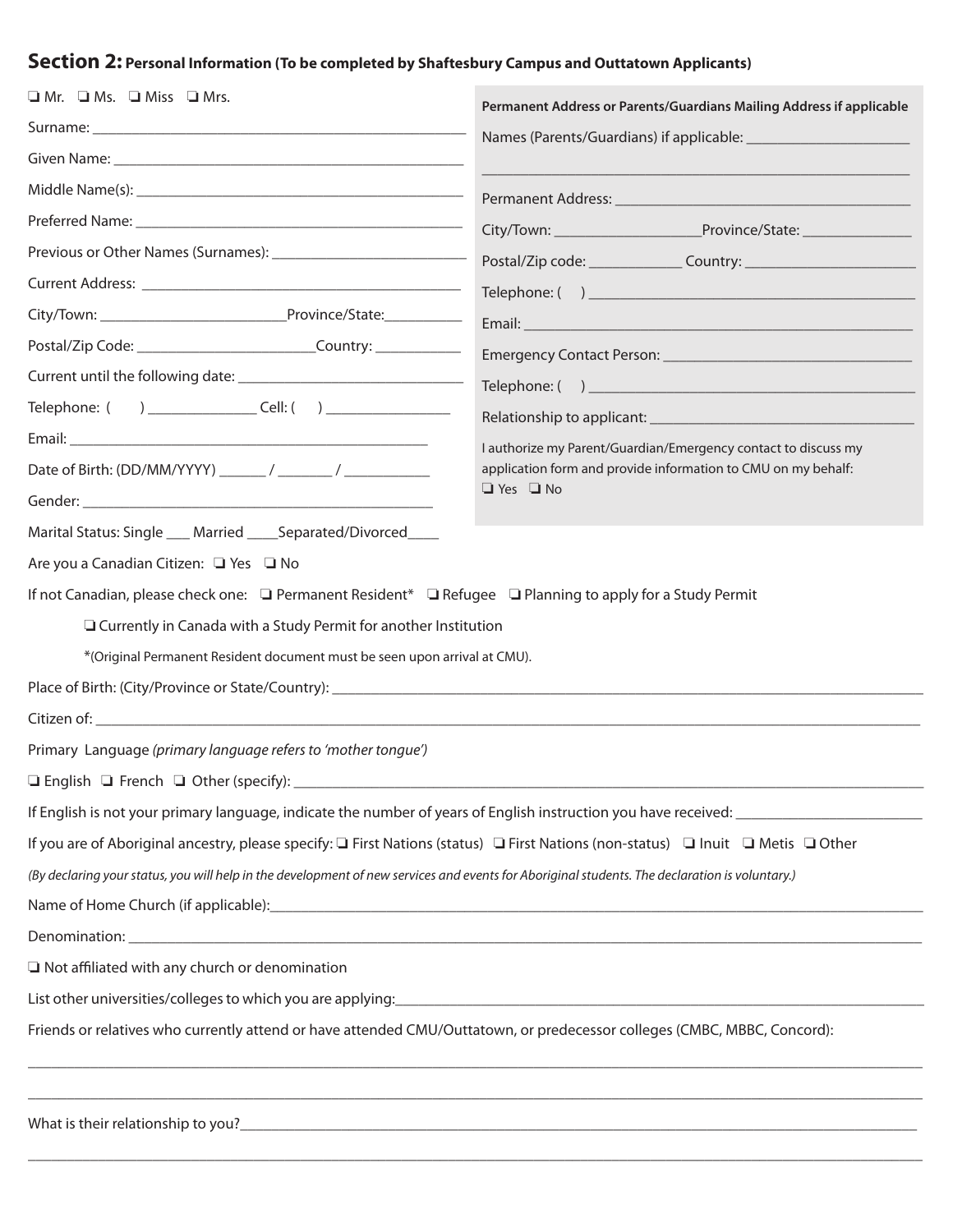## **Section 3: Previous and Current Education (To be completed by Shaftesbury Campus and Outtatown Applicants)**

| Name of Institution                        | Location                                                                                                                           | Dates Attended | <b>Grad Date</b> |
|--------------------------------------------|------------------------------------------------------------------------------------------------------------------------------------|----------------|------------------|
|                                            |                                                                                                                                    |                |                  |
|                                            | Have you ever registered or are you currently registered at a post-secondary institution? $\Box$ Yes $\Box$ No                     |                |                  |
|                                            | Have you ever been required to withdraw from studies at another university or college because of unsatisfactory performance or for |                |                  |
|                                            |                                                                                                                                    |                |                  |
| disciplinary reasons? $\Box$ Yes $\Box$ No | List in chronological order all* colleges and/or universities*** attended (name, location, dates attended, graduation date).       |                |                  |

\_\_\_\_\_\_\_\_\_\_\_\_\_\_\_\_\_\_\_\_\_\_\_\_\_\_\_\_\_\_\_\_\_\_\_\_\_\_\_\_\_ \_\_\_\_\_\_\_\_\_\_\_\_\_\_\_\_\_\_\_\_\_\_\_\_\_\_\_\_\_\_\_\_\_ \_\_\_\_\_\_\_\_\_\_\_\_\_\_\_\_\_\_\_ \_\_\_\_\_\_\_\_\_\_\_ \*Applicants must disclose and submit transcripts from all post-secondary institutions they've attended or are currently attending. **Failure to provide a complete academic record is considered academic misconduct and may result in admission being revoked or denied.** 

\_\_\_\_\_\_\_\_\_\_\_\_\_\_\_\_\_\_\_\_\_\_\_\_\_\_\_\_\_\_\_\_\_\_\_\_\_\_\_\_\_ \_\_\_\_\_\_\_\_\_\_\_\_\_\_\_\_\_\_\_\_\_\_\_\_\_\_\_\_\_\_\_\_\_ \_\_\_\_\_\_\_\_\_\_\_\_\_\_\_\_\_\_\_ \_\_\_\_\_\_\_\_\_\_\_

\*\* If you are presently in high school, please enclose an **official interim transcript** which shows courses completed **as well as courses currently in progress** or request one to be mailed to CMU. It is your responsibility to request your **final official transcript** to be mailed to CMU, if not available at the time of application. If you have already graduated, enclose an **official final transcript,** or request one to be mailed to CMU. If these documents are not in English, it your responsibility to have them translated and certified by an official translator. **Photocopies and faxes of official transcripts are not acceptable.**

\*\*\* If you have attended any college and/or university, please provide **official transcripts.** Students transferring from other post-secondary institutions may be required to present syllabi of courses taken. Once you are accepted and have submitted this information, the transfer credit assessment takes about 4 weeks. If these documents are not in English, it is your responsibility to have them translated and certified by an official translator. **Photocopies and faxes of official transcripts are not acceptable.**

Note: Original official transcripts submitted as part of the application process become the property of Canadian Mennonite University and will not be returned.

# **Section 4: Accessibility (To be completed by Shaftesbury Campus and Outtatown Applicants)**

**Would you like more information on our accessibility policies, declarations, and required forms? Please respond "yes" if you may require accommodation for physical, learning, or mental health reasons.**  $\Box$  Yes  $\Box$  No

**Accomadations may address physical limitations, learning disabilities, allergies, or mental health issues you have. Declaration is always voluntary. CMU strives to provide a fair and supportive learning environment for academically qualified students with disabilities. Disabilities include both mental and physical conditions which meet the following criteria: The condition is permanent, ongoing, episodic, or of some persistence, and the condition causes a significant limit for the person in carrying out some of life's major activities.**

# **Section 5: Sources (To be completed by Shaftesbury Campus and Outtatown Applicants)**

| How did you hear about CMU or Outtatown?                                      |                                                                   |
|-------------------------------------------------------------------------------|-------------------------------------------------------------------|
|                                                                               |                                                                   |
| Mark one or more of the following:                                            | Please indicate your #1 influence in making the decision to apply |
| $\Box$ CMU Faculty/Staff $\Box$ CMU Student $\Box$ Radio or Print Advertising | to CMU:                                                           |
| □ School (Teacher/Guidance Counsellor) □ Web site                             | Friend _______ Relative _______ Class Sizes ______ Faculty _____  |
| □ Church (Pastor/Youth Leader) □ Career/Education Fair                        | Admissions Counsellor ______ Athletics _____                      |
| □ Coach □ PIT □ Church Visit □ Social Media                                   | Faith-Based University ______ CMU Programs _____                  |
| $\Box$ Parent $\Box$ Sibling $\Box$ Other Relative                            | Church Leader ______ Guidance Counsellor _____                    |
| In Person Visit to Your School                                                |                                                                   |
|                                                                               |                                                                   |
|                                                                               |                                                                   |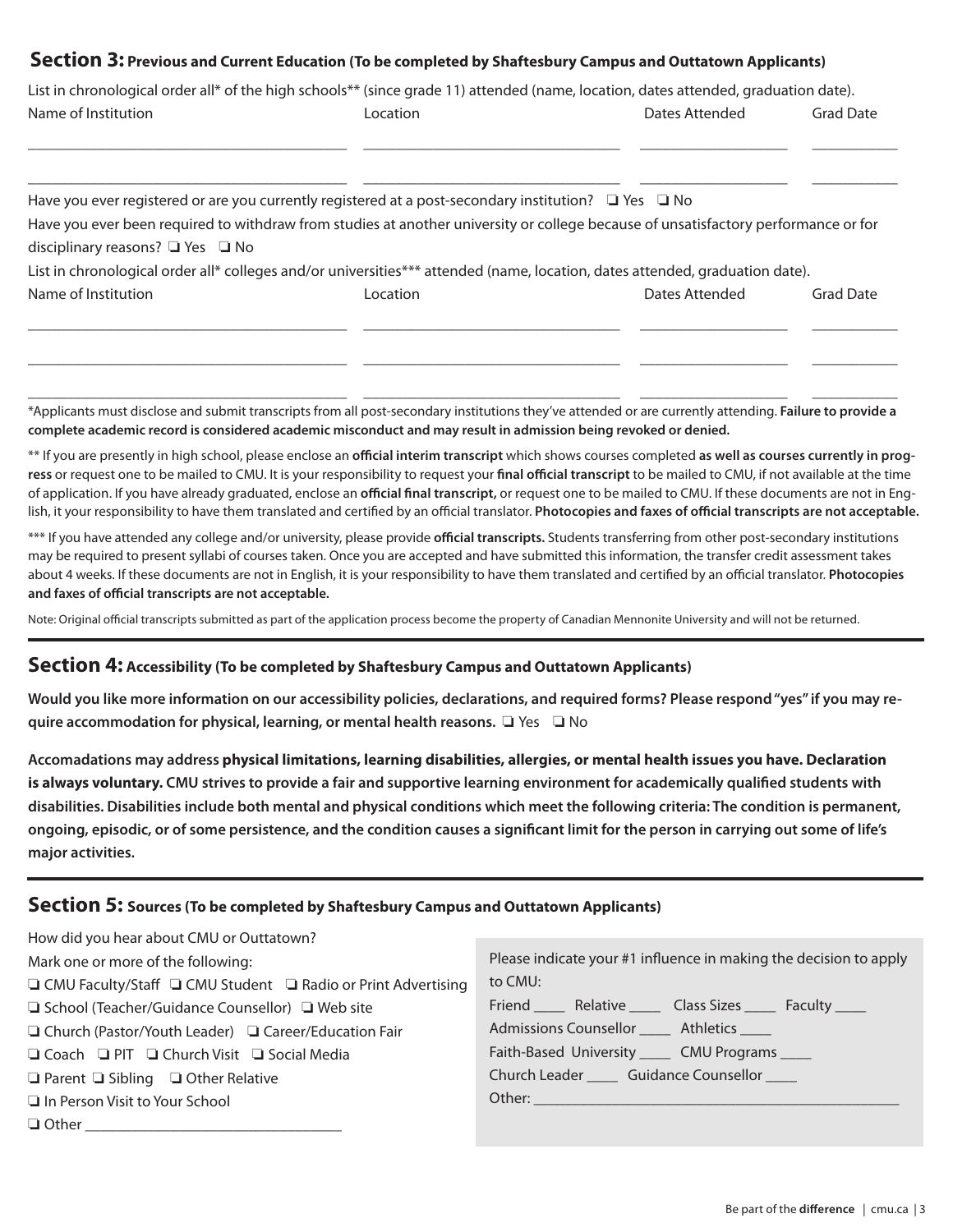# **Section 6: CMU Degree Programs (To be completed by Shaftesbury Campus Applicants)**

| Do you plan to study full-time or part-time? (full-time is 9.0 credit hours or more per term) $\Box$ Full-time $\Box$ Part-time         |
|-----------------------------------------------------------------------------------------------------------------------------------------|
| In which term will you begin studies: □ September □ January Year: ______________                                                        |
| You are applying for:                                                                                                                   |
| $\Box$ Regular status (have high school courses that meet regular status entrance requirements)                                         |
| □ Mature status (do not have high school courses that meet regular status entrance requirements, but am 21 years of age or older and a  |
| Canadian citizen)                                                                                                                       |
| □ Transfer status (have taken post-secondary courses). If you have completed 30 credit hours or more at another post-secondary institu- |
| tion, you must complete CMU's program declaration process at the time of your first registration.                                       |
| If you know which program you would like to pursue at CMU, please indicate below, including the major that you might pursue.            |
| It will help us assist you with course selection. (Check our website for degrees and their majors www.cmu.ca/programs.)                 |
| $\Box$ Year One: Explore courses in a variety of subject areas                                                                          |
| $\Box$ Bachelor of Arts<br>Concentration: ________________                                                                              |
|                                                                                                                                         |
|                                                                                                                                         |
| □ Bachelor of Music Concentration: ________________                                                                                     |
| Bachelor of Music Therapy                                                                                                               |
| If you are interested in Pre-professional Studies please indicate which program:                                                        |
| $\Box$ Agriculture $\Box$ Dentistry $\Box$ Education $\Box$ Human Ecology $\Box$ Law $\Box$ Medicine $\Box$ Medical Rehabilitation      |
| $\Box$ Nursing $\Box$ Pharmacy $\Box$ Physical Education and Recreation Studies $\Box$ Social Work                                      |
| Indicate your extra-curricular interests by marking one or more of the following:                                                       |
| Varsity Athletics: □ Soccer □ Volleyball □ Basketball                                                                                   |
| On Campus Employment                                                                                                                    |
|                                                                                                                                         |

# **Section 7: Autobiographical Sketch (To be completed by Shaftesbury Campus Applicants)**

To help us know more about you, please give us a brief overview of your personal interests, vocational goals, and aspects of your personal faith journey that you may want to share. Please include your reasons for wanting to attend CMU Shaftesbury campus. Attach additional pages if you wish (minimum 25 words).

\_\_\_\_\_\_\_\_\_\_\_\_\_\_\_\_\_\_\_\_\_\_\_\_\_\_\_\_\_\_\_\_\_\_\_\_\_\_\_\_\_\_\_\_\_\_\_\_\_\_\_\_\_\_\_\_\_\_\_\_\_\_\_\_\_\_\_\_\_\_\_\_\_\_\_\_\_\_\_\_\_\_\_\_\_\_\_\_\_\_\_\_\_\_\_\_\_\_\_\_\_\_\_\_\_\_\_\_\_\_\_\_\_\_\_\_\_\_\_\_\_\_\_\_\_\_\_ \_\_\_\_\_\_\_\_\_\_\_\_\_\_\_\_\_\_\_\_\_\_\_\_\_\_\_\_\_\_\_\_\_\_\_\_\_\_\_\_\_\_\_\_\_\_\_\_\_\_\_\_\_\_\_\_\_\_\_\_\_\_\_\_\_\_\_\_\_\_\_\_\_\_\_\_\_\_\_\_\_\_\_\_\_\_\_\_\_\_\_\_\_\_\_\_\_\_\_\_\_\_\_\_\_\_\_\_\_\_\_\_\_\_\_\_\_\_\_\_\_\_\_\_\_\_\_ \_\_\_\_\_\_\_\_\_\_\_\_\_\_\_\_\_\_\_\_\_\_\_\_\_\_\_\_\_\_\_\_\_\_\_\_\_\_\_\_\_\_\_\_\_\_\_\_\_\_\_\_\_\_\_\_\_\_\_\_\_\_\_\_\_\_\_\_\_\_\_\_\_\_\_\_\_\_\_\_\_\_\_\_\_\_\_\_\_\_\_\_\_\_\_\_\_\_\_\_\_\_\_\_\_\_\_\_\_\_\_\_\_\_\_\_\_\_\_\_\_\_\_\_\_\_\_ \_\_\_\_\_\_\_\_\_\_\_\_\_\_\_\_\_\_\_\_\_\_\_\_\_\_\_\_\_\_\_\_\_\_\_\_\_\_\_\_\_\_\_\_\_\_\_\_\_\_\_\_\_\_\_\_\_\_\_\_\_\_\_\_\_\_\_\_\_\_\_\_\_\_\_\_\_\_\_\_\_\_\_\_\_\_\_\_\_\_\_\_\_\_\_\_\_\_\_\_\_\_\_\_\_\_\_\_\_\_\_\_\_\_\_\_\_\_\_\_\_\_\_\_\_\_\_ \_\_\_\_\_\_\_\_\_\_\_\_\_\_\_\_\_\_\_\_\_\_\_\_\_\_\_\_\_\_\_\_\_\_\_\_\_\_\_\_\_\_\_\_\_\_\_\_\_\_\_\_\_\_\_\_\_\_\_\_\_\_\_\_\_\_\_\_\_\_\_\_\_\_\_\_\_\_\_\_\_\_\_\_\_\_\_\_\_\_\_\_\_\_\_\_\_\_\_\_\_\_\_\_\_\_\_\_\_\_\_\_\_\_\_\_\_\_\_\_\_\_\_\_\_\_\_ \_\_\_\_\_\_\_\_\_\_\_\_\_\_\_\_\_\_\_\_\_\_\_\_\_\_\_\_\_\_\_\_\_\_\_\_\_\_\_\_\_\_\_\_\_\_\_\_\_\_\_\_\_\_\_\_\_\_\_\_\_\_\_\_\_\_\_\_\_\_\_\_\_\_\_\_\_\_\_\_\_\_\_\_\_\_\_\_\_\_\_\_\_\_\_\_\_\_\_\_\_\_\_\_\_\_\_\_\_\_\_\_\_\_\_\_\_\_\_\_\_\_\_\_\_\_\_ \_\_\_\_\_\_\_\_\_\_\_\_\_\_\_\_\_\_\_\_\_\_\_\_\_\_\_\_\_\_\_\_\_\_\_\_\_\_\_\_\_\_\_\_\_\_\_\_\_\_\_\_\_\_\_\_\_\_\_\_\_\_\_\_\_\_\_\_\_\_\_\_\_\_\_\_\_\_\_\_\_\_\_\_\_\_\_\_\_\_\_\_\_\_\_\_\_\_\_\_\_\_\_\_\_\_\_\_\_\_\_\_\_\_\_\_\_\_\_\_\_\_\_\_\_\_\_

### **Student Commitment (Shaftesbury Campus Applicant only)**

I commit myself to learning—attending classes and working on assignments as required by my program of study. I will abide by CMU policies for academic and student life.

I commit myself to become a contributing member of the CMU community, to develop relationships with other students, professors and staff, to be involved as my skills, time and interests allow, and to share my opinions and listen respectfully to the opinions of others.

Note: Your personal information provided on this form will be used by CMU for purposes of admission, registration, and communication with you. Your information will be provided, as required, to Statistics Canada, to the Council on Postsecondary Education in Manitoba, and to other authorized government departments. Your name, address, year-level, church affiliation, declared program, and the name of your high school will be shared with CMU's offices working with External connections including student recruitment, development, and alumni. Alumni records will be maintained indefinitely for purposes of maintaining contact with former students.

By applying to CMU or any of its programs, I give consent to the submission of personal data to Manitoba Finance for purposes of administration and enforcement of the Manitoba Tuition Fee Income Tax Credit Program.

 $\overline{\phantom{a}}$  , and the contribution of the contribution of the contribution of the contribution of the contribution of the contribution of the contribution of the contribution of the contribution of the contribution of the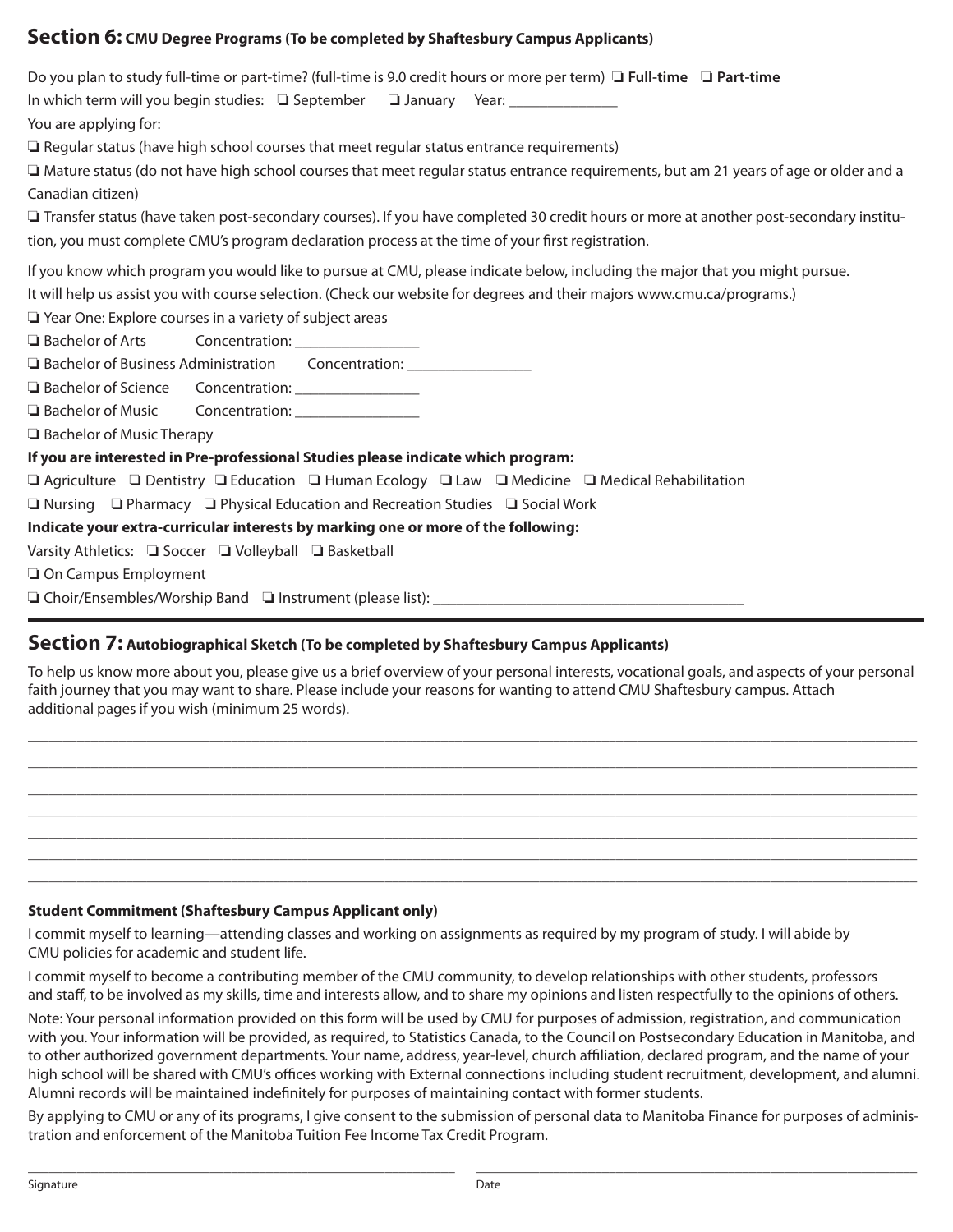Name:

I plan to make the following living arrangements for the school year:

 $\Box$  Live off campus (be a communter student)  $\Box$  Live on campus (be a resident student) (please complete this section)

**Applications for housing** should be submitted as early as possible, preferably by February 28. Applying early will increase your chance of receiving the accommodation you want. All housing assignments are made by a CMU housing committee using the following guidelines:

### **Guidelines for Housing Assignments**

#### **Dormitory Space:**

a. Single full-time students will receive priority for dormitory space.

b. Students assigned to a double occupancy room may request a specific roommate, but need to be open to having a roommate assigned. c. Students may apply for single occupancy in the dormitory. If space is available, and circumstances allow, the request will be granted. An appropriate increase in rent will apply. Single rooms are assigned with the proviso, however, that roommates may be assigned later if space requires it. Priority for single occupancy will be based on academic seniority as well as special needs. Students left without a roommate through no choice of their own will not be charged an extra fee.

### **Apartment Space**

a. Married Students.

b. Single students with special needs (e.g. dietary, medical).

c. Single students with academic seniority, with other factors such as age and previous residence living also taken into consideration. Most first and second year students will be accommodated in dormitory space.

#### **Housing Lease**

Students will be required to sign a lease for on campus housing. The lease may be for fall term, winter term, or both. *(For more information, please see handbook or online at www.cmu.ca.)*

### **Housing Request**

Applying for:  $\Box$  Fall term  $\Box$  Winter term  $\Box$  Both terms

Please give a 1st and 2nd choice for accommodation. *(If only one choice is indicated, it will be assumed that you are equally open to any other option.)*

**O** Dormitory Housing in Poettcker Hall **Example 20 COVER 10** single occupancy **EXALL** double occupancy

**O** Dormitory Housing in Concord Hall **Exercise 20 CO** single occupancy **CO** double occupancy

o Apt. Housing in basement of Poettcker Hall \_\_\_\_\_ studio \_\_\_\_\_ 1 bdrm \_\_\_\_\_ 2 bdrm

**a** Apt. Housing in Concord Hall **Example 2** 1 bdrm

o Apt. Housing in Katherine Friesen \_\_\_\_\_ studio \_\_\_\_\_ 1 bdrm \_\_\_\_\_ 2 bdrm \_\_\_\_\_ 3 bdrm

If you have previous experience in residential living, please give details (e.g. where, how long?) and give reasons for your housing selection (to assist the housing committee in assigning space):  $\frac{1}{2}$ 

\_\_\_\_\_\_\_\_\_\_\_\_\_\_\_\_\_\_\_\_\_\_\_\_\_\_\_\_\_\_\_\_\_\_\_\_\_\_\_\_\_\_\_\_\_\_\_\_\_\_\_\_\_\_\_\_\_\_\_\_\_\_\_\_\_\_\_\_\_\_\_\_\_\_\_\_\_\_\_\_\_\_\_\_\_\_\_\_\_\_\_\_\_\_\_\_\_\_\_\_\_\_\_\_\_\_\_\_\_\_\_\_\_\_\_ \_\_\_\_\_\_\_\_\_\_\_\_\_\_\_\_\_\_\_\_\_\_\_\_\_\_\_\_\_\_\_\_\_\_\_\_\_\_\_\_\_\_\_\_\_\_\_\_\_\_\_\_\_\_\_\_\_\_\_\_\_\_\_\_\_\_\_\_\_\_\_\_\_\_\_\_\_\_\_\_\_\_\_\_\_\_\_\_\_\_\_\_\_\_\_\_\_\_\_\_\_\_\_\_\_\_\_\_\_\_\_\_\_\_\_

Did you indicate any allergies, physical limitations, learning disabilities or mental health issues in section 4?  $\Box$  Yes  $\Box$  No

Please indentify any allergies, disabilities, difficulties, or other special needs of which CMU should be aware of that could affect your accommodation needs:

\_\_\_\_\_\_\_\_\_\_\_\_\_\_\_\_\_\_\_\_\_\_\_\_\_\_\_\_\_\_\_\_\_\_\_\_\_\_\_\_\_\_\_\_\_\_\_\_\_\_\_\_\_\_\_\_\_\_\_\_\_\_\_\_\_\_\_\_\_\_\_\_\_\_\_\_\_\_\_\_\_\_\_\_\_\_\_\_\_\_\_\_\_\_\_\_\_\_\_\_\_\_\_\_\_\_\_\_\_\_\_\_\_\_\_\_\_\_\_\_\_\_\_\_\_\_\_ \_\_\_\_\_\_\_\_\_\_\_\_\_\_\_\_\_\_\_\_\_\_\_\_\_\_\_\_\_\_\_\_\_\_\_\_\_\_\_\_\_\_\_\_\_\_\_\_\_\_\_\_\_\_\_\_\_\_\_\_\_\_\_\_\_\_\_\_\_\_\_\_\_\_\_\_\_\_\_\_\_\_\_\_\_\_\_\_\_\_\_\_\_\_\_\_\_\_\_\_\_\_\_\_\_\_\_\_\_\_\_\_\_\_\_\_\_\_\_\_\_\_\_\_\_\_\_ \_\_\_\_\_\_\_\_\_\_\_\_\_\_\_\_\_\_\_\_\_\_\_\_\_\_\_\_\_\_\_\_\_\_\_\_\_\_\_\_\_\_\_\_\_\_\_\_\_\_\_\_\_\_\_\_\_\_\_\_\_\_\_\_\_\_\_\_\_\_\_\_\_\_\_\_\_\_\_\_\_\_\_\_\_\_\_\_\_\_\_\_\_\_\_\_\_\_\_\_\_\_\_\_\_\_\_\_\_\_\_\_\_\_\_\_\_\_\_\_\_\_\_\_\_\_\_ \_\_\_\_\_\_\_\_\_\_\_\_\_\_\_\_\_\_\_\_\_\_\_\_\_\_\_\_\_\_\_\_\_\_\_\_\_\_\_\_\_\_\_\_\_\_\_\_\_\_\_\_\_\_\_\_\_\_\_\_\_\_\_\_\_\_\_\_\_\_\_\_\_\_\_\_\_\_\_\_\_\_\_\_\_\_\_\_\_\_\_\_\_\_\_\_\_\_\_\_\_\_\_\_\_\_\_\_\_\_\_\_\_\_\_\_\_\_\_\_\_\_\_\_\_\_\_ \_\_\_\_\_\_\_\_\_\_\_\_\_\_\_\_\_\_\_\_\_\_\_\_\_\_\_\_\_\_\_\_\_\_\_\_\_\_\_\_\_\_\_\_\_\_\_\_\_\_\_\_\_\_\_\_\_\_\_\_\_\_\_\_\_\_\_\_\_\_\_\_\_\_\_\_\_\_\_\_\_\_\_\_\_\_\_\_\_\_\_\_\_\_\_\_\_\_\_\_\_\_\_\_\_\_\_\_\_\_\_\_\_\_\_\_\_\_\_\_\_\_\_\_\_\_\_  $\Box \Box \Box \Box \Box \Box \Box \Box$  . The set of the set of the set of the set of the set of the set of the set of the set of the set of the set of the set of the set of the set of the set of the set of the set of the set of the set of th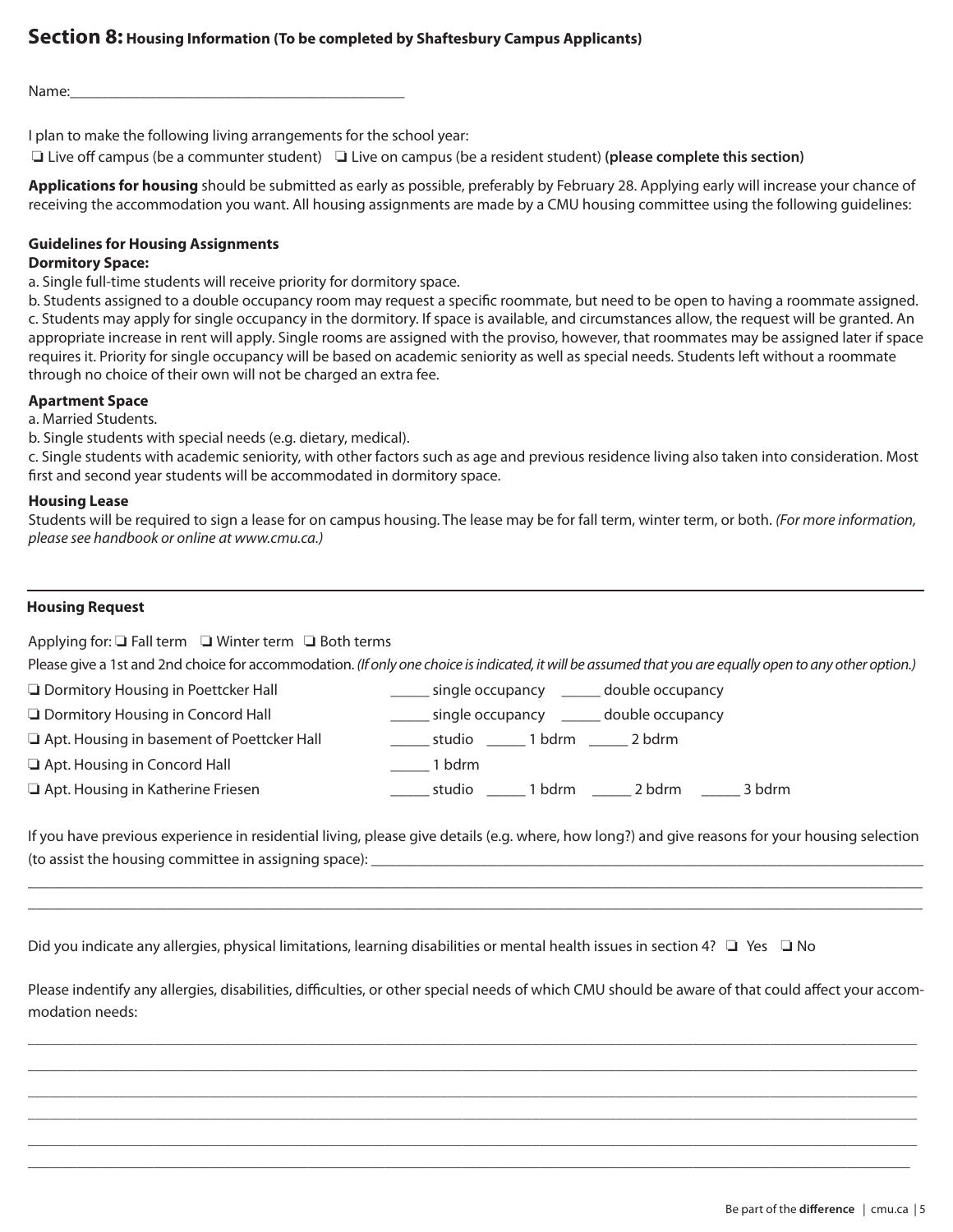If you want to request specific roommates, please give their name(s). Please note that an assignment cannot be made until confirming applications have been received from all persons named here.

\_\_\_\_\_\_\_\_\_\_\_\_\_\_\_\_\_\_\_\_\_\_\_\_\_\_\_\_\_\_\_\_\_\_\_\_\_\_\_\_\_\_\_\_\_\_\_\_\_\_\_\_\_\_\_ \_\_\_\_\_\_\_\_\_\_\_\_\_\_\_\_\_\_\_\_\_\_\_\_\_\_\_\_\_\_\_\_\_\_\_\_\_\_\_\_\_\_\_\_\_\_\_\_\_\_\_\_\_\_\_\_\_ \_\_\_\_\_\_\_\_\_\_\_\_\_\_\_\_\_\_\_\_\_\_\_\_\_\_\_\_\_\_\_\_\_\_\_\_\_\_\_\_\_\_\_\_\_\_\_\_\_\_\_\_\_\_\_ \_\_\_\_\_\_\_\_\_\_\_\_\_\_\_\_\_\_\_\_\_\_\_\_\_\_\_\_\_\_\_\_\_\_\_\_\_\_\_\_\_\_\_\_\_\_\_\_\_\_\_\_\_\_\_\_\_

If you have a spouse and/or children who will be living with you, please indicate name of spouse and name(s) and age(s) of children. Spouse: Child: \_\_\_\_\_\_\_\_\_\_\_\_\_\_\_\_\_\_\_\_\_\_\_\_\_\_\_\_\_\_\_\_\_\_\_\_\_\_\_\_\_\_\_\_\_\_\_\_\_\_\_\_\_\_\_\_\_\_\_\_ Age: \_\_\_\_\_\_\_ Child: \_\_\_\_\_\_\_\_\_\_\_\_\_\_\_\_\_\_\_\_\_\_\_\_\_\_\_\_\_\_\_\_\_\_\_\_\_\_\_\_\_\_\_\_\_\_\_\_\_\_\_\_\_\_\_\_\_\_\_\_ Age: \_\_\_\_\_\_\_ Child: \_\_\_\_\_\_\_\_\_\_\_\_\_\_\_\_\_\_\_\_\_\_\_\_\_\_\_\_\_\_\_\_\_\_\_\_\_\_\_\_\_\_\_\_\_\_\_\_\_\_\_\_\_\_\_\_\_\_\_\_ Age: \_\_\_\_\_\_\_

Before submitting this form please read the statement about CMU values and student responsibilities in Section 1 of the Application Form. The CMU Student Handbook, which you will receive at registration, provides further details regarding CMU community life policies. These include restrictions on use of illegal drugs, alcohol, tobacco, pornography, and non-marital sexual activity. By signing this application form, you are committing yourself to living in accordance with CMU community life standards. *(If you want more information, contact the Student Life Department at CMU.)*

Please return this form by February 28 in order to receive priority consideration. A non-refundable deposit of \$100 will be required in spring to reserve your housing assignment.

Signature: \_\_\_\_\_\_\_\_\_\_\_\_\_\_\_\_\_\_\_\_\_\_\_\_\_\_\_\_\_\_\_\_\_\_\_\_\_\_\_\_\_\_\_\_\_\_\_\_\_\_\_\_\_\_\_\_\_\_\_\_\_\_ Date: \_\_\_\_\_\_\_\_\_\_\_\_\_\_\_\_\_\_\_\_\_\_\_\_\_\_\_\_\_\_\_\_\_\_\_\_\_\_

**References** (To be completed by Shaftesbury Campus applicants planning to live on-campus)

Reference forms help us to get to know you and serve you better. **They are required if you plan to live on campus.**

Please give a reference form to two people (e.g. teacher, person in your church or community, family friend), not family members, and ask them to complete the form and **fax or mail it directly to CMU. List the names and phone numbers of your two references here. (Note that reference forms for CMU Shaftesbury Campus and Outtatown are different.)**

| Name: | Phone: | Email: |
|-------|--------|--------|
|       |        |        |
| Name: | Phone: | Email: |

 $\Box$  I have given reference forms to the two people named above.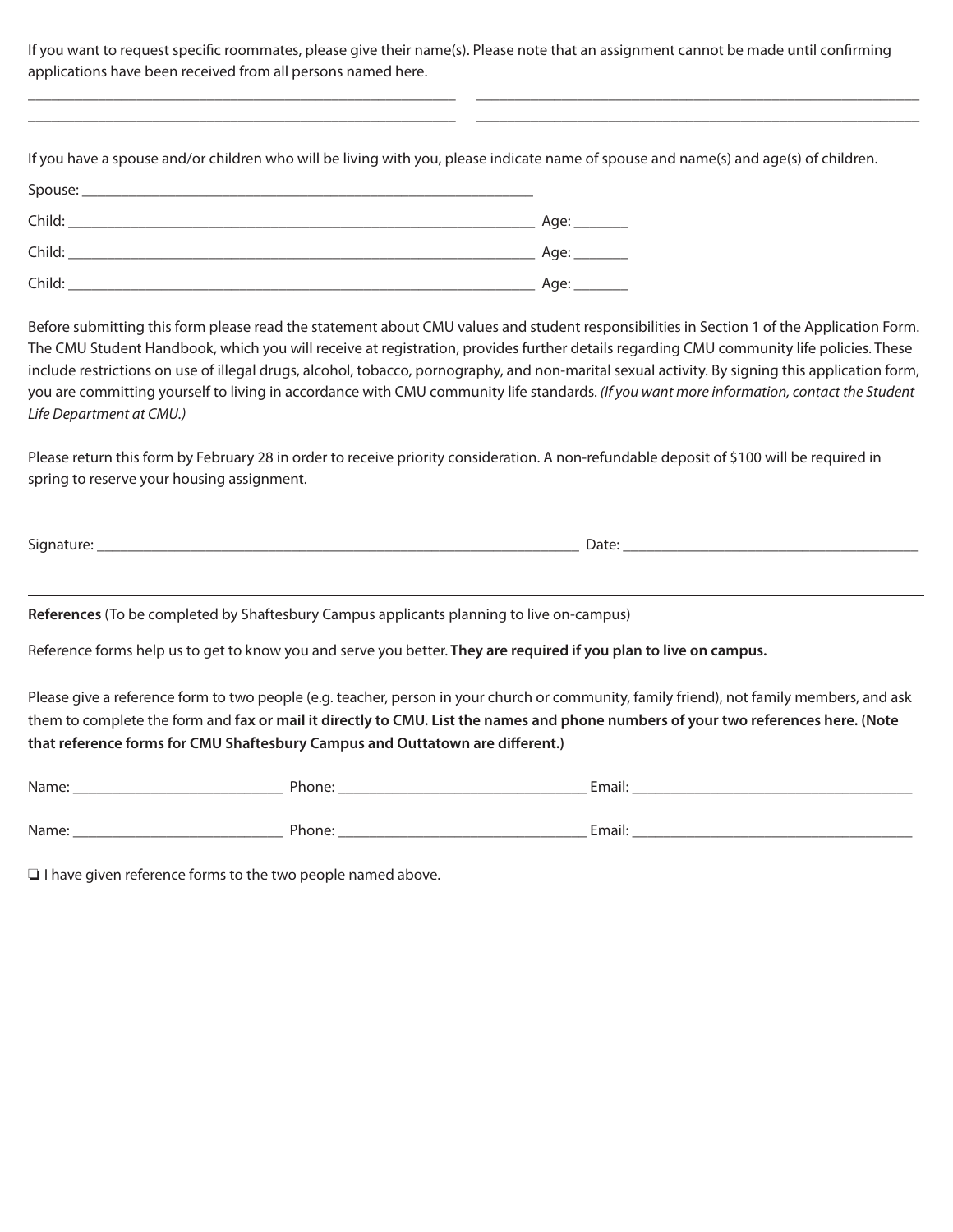# **Section 9: CMU's Outtatown Discipleship School (To be completed by Outtatown Applicants)**

#### **How would you rate yourself in the following categories?**

| Personal initiative:                                      | Above Average | Average        | <b>Below Average</b> |
|-----------------------------------------------------------|---------------|----------------|----------------------|
| Concern for others:                                       | Above Average | Average        | <b>Below Average</b> |
| Social adaptability:                                      | Above Average | Average        | <b>Below Average</b> |
| Ability to follow:                                        | Above Average | $\Box$ Average | <b>Below Average</b> |
| Leadership:                                               | Above Average | $\Box$ Average | <b>Below Average</b> |
| Judgment/decision making:                                 | Above Average | Average        | <b>Below Average</b> |
| General health:                                           | Above Average | Average        | <b>Below Average</b> |
| Physical ability (to hike, canoe, carry a backpack, etc): | Above Average | Average        | <b>Below Average</b> |
| Interest in Christian community:                          | Above Average | Average        | $\Box$ Below Average |

### Comments:  $\blacksquare$

| Industry:                                        | $\Box$ Hard worker            | $\Box$ Average | $\Box$ Lack persistence     |
|--------------------------------------------------|-------------------------------|----------------|-----------------------------|
| Reliability:                                     | $\Box$ Meet obligations       | $\Box$ Average | $\Box$ Neglect obligations  |
| Cooperativeness:                                 | $\Box$ Work well with others  | $\Box$ Average | $\Box$ Avoid group activity |
| Flexibility:                                     | $\Box$ Open to change         | $\Box$ Average | $\Box$ Unyielding           |
| Disposition:                                     | $\Box$ Cheerful               | Average        | $\Box$ Passive              |
| Punctuality:                                     | $\Box$ Punctual               | $\Box$ Average | $\Box$ Often late           |
| Financial responsibility:                        | $\Box$ Honour obligations     | $\Box$ Average | $\Box$ Neglectful           |
| Participation in your church:                    | $\Box$ Very involved          | $\Box$ Average | $\Box$ Rarely attend        |
| Participation in sports/community/school events: | $\Box$ Extremely involved     | $\Box$ Average | $\Box$ Avoid participating  |
| Love of adventure:                               | $\Box$ Will try anything once | $\Box$ Average | $\Box$ Too risky            |
|                                                  |                               |                |                             |

\_\_\_\_\_\_\_\_\_\_\_\_\_\_\_\_\_\_\_\_\_\_\_\_\_\_\_\_\_\_\_\_\_\_\_\_\_\_\_\_\_\_\_\_\_\_\_\_\_\_\_\_\_\_\_\_\_\_\_\_\_\_\_\_\_\_\_\_\_\_\_\_\_\_\_\_\_\_\_\_\_\_\_\_\_\_\_\_\_\_\_\_\_\_\_\_\_\_\_\_\_\_\_\_\_\_\_\_\_\_\_\_\_\_\_ \_\_\_\_\_\_\_\_\_\_\_\_\_\_\_\_\_\_\_\_\_\_\_\_\_\_\_\_\_\_\_\_\_\_\_\_\_\_\_\_\_\_\_\_\_\_\_\_\_\_\_\_\_\_\_\_\_\_\_\_\_\_\_\_\_\_\_\_\_\_\_\_\_\_\_\_\_\_\_\_\_\_\_\_\_\_\_\_\_\_\_\_\_\_\_\_\_\_\_\_\_\_\_\_\_\_\_\_\_\_\_\_\_\_\_

Comments:  $\blacksquare$ 

### **References**

Reference forms help us to get to know you and serve you better. **They are only required if you are applying to CMU's Outtatown Discipleship School.**

Please give a reference form to two people (e.g. teacher, person in your church or community, family friend), not family members, and ask them to complete the form and **fax or mail it directly to CMU. List the names and phone numbers of your two references here. (Note that reference forms for CMU Shaftesbury Campus and Outtatown are different.)**

\_\_\_\_\_\_\_\_\_\_\_\_\_\_\_\_\_\_\_\_\_\_\_\_\_\_\_\_\_\_\_\_\_\_\_\_\_\_\_\_\_\_\_\_\_\_\_\_\_\_\_\_\_\_\_\_\_\_\_\_\_\_\_\_\_\_\_\_\_\_\_\_\_\_\_\_\_\_\_\_\_\_\_\_\_\_\_\_\_\_\_\_\_\_\_\_\_\_\_\_\_\_\_\_\_\_\_\_\_\_\_\_\_\_\_ \_\_\_\_\_\_\_\_\_\_\_\_\_\_\_\_\_\_\_\_\_\_\_\_\_\_\_\_\_\_\_\_\_\_\_\_\_\_\_\_\_\_\_\_\_\_\_\_\_\_\_\_\_\_\_\_\_\_\_\_\_\_\_\_\_\_\_\_\_\_\_\_\_\_\_\_\_\_\_\_\_\_\_\_\_\_\_\_\_\_\_\_\_\_\_\_\_\_\_\_\_\_\_\_\_\_\_\_\_\_\_\_\_\_\_

| Name. | יים -<br>$-1$<br>none: | $\overline{\phantom{a}}$<br>$-$<br>EIIIdii. |
|-------|------------------------|---------------------------------------------|
| Name. | 51.<br>- -- -<br>none: | $\overline{\phantom{a}}$<br>$-$<br>Email:   |

 $\Box$  I have given reference forms to the two people named above.